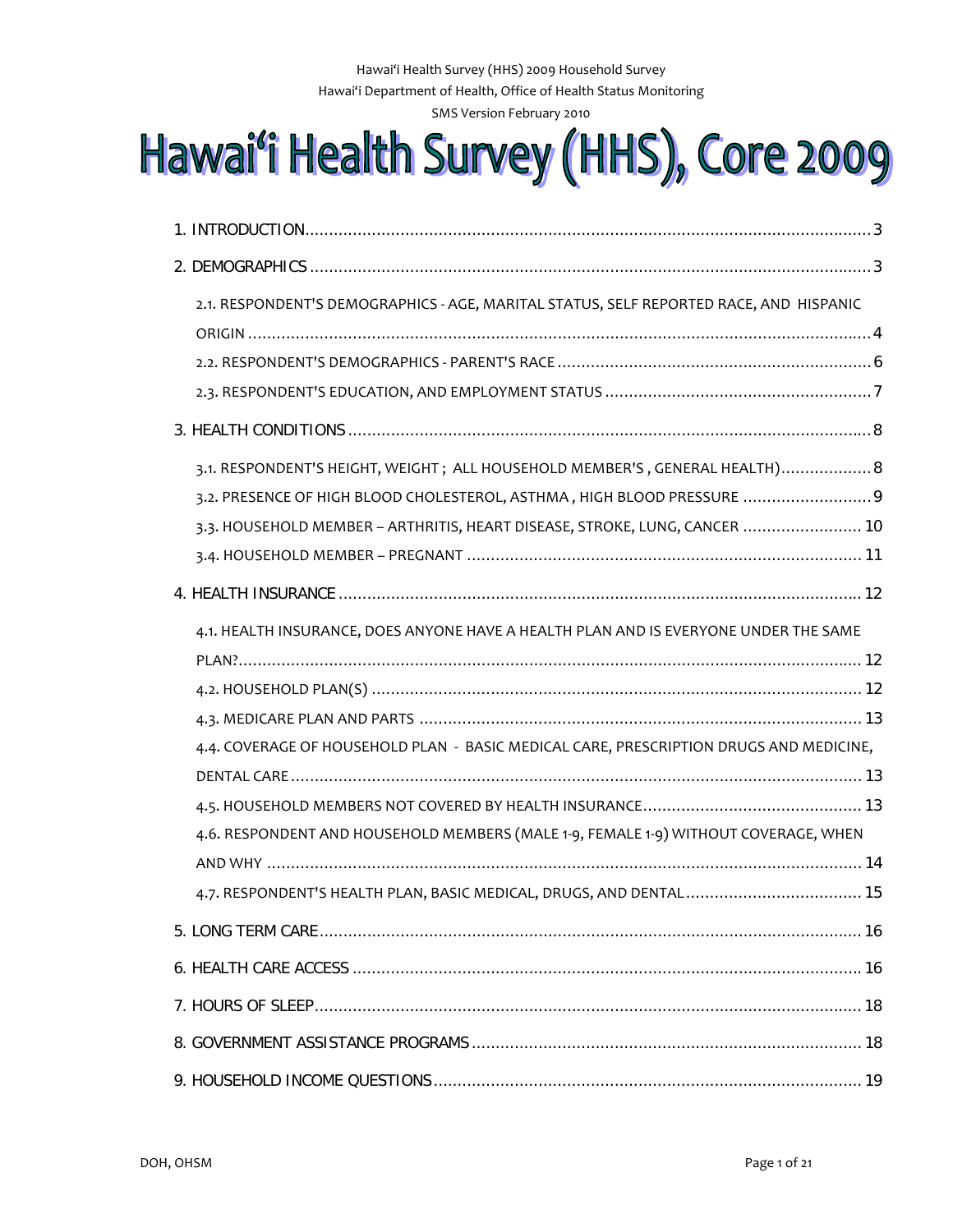## Hawai'i Department of Health, Office of Health Status Monitoring

## SMS Version February 2010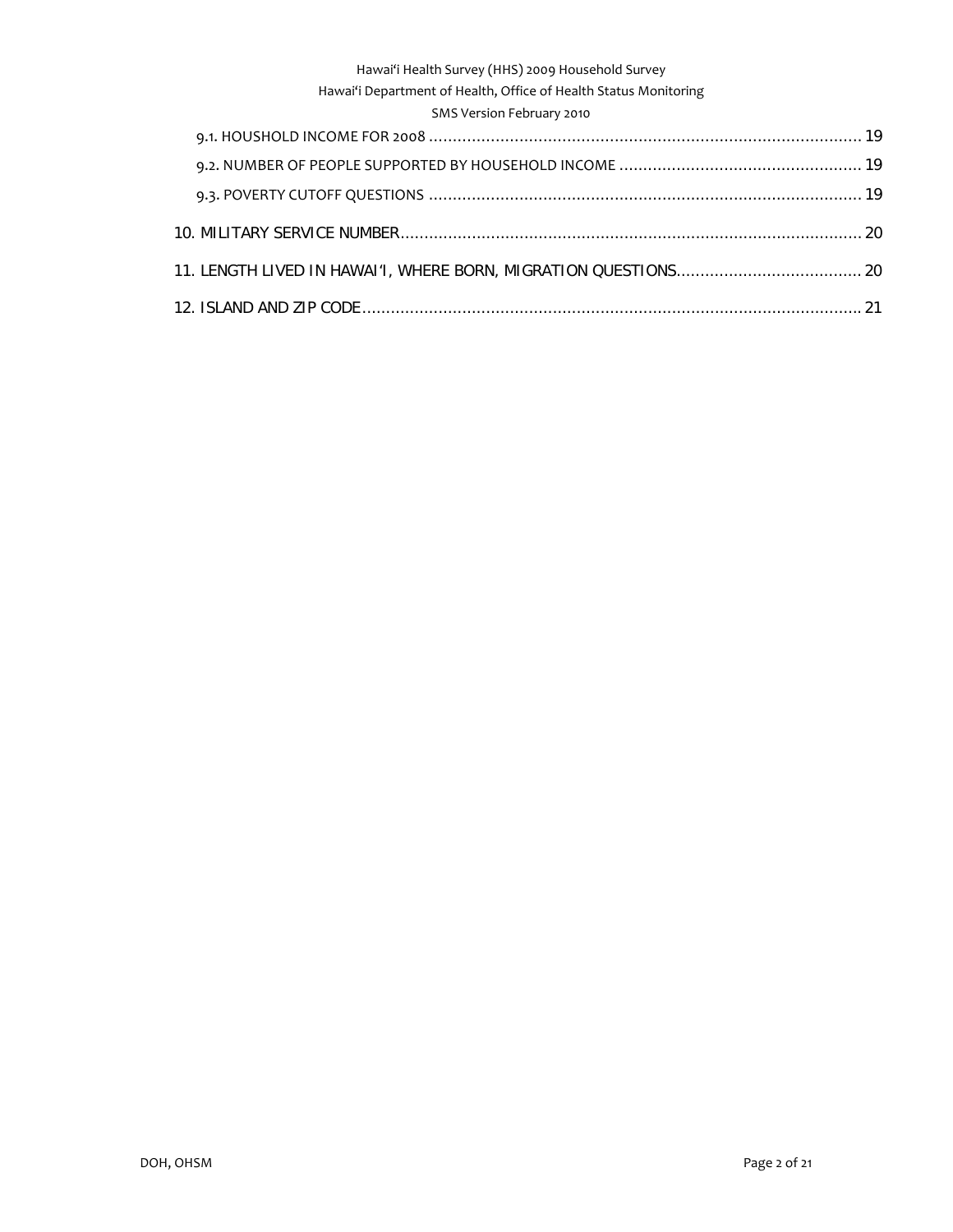# Hawai'i Health Survey (HHS) 2009 Household Survey Hawai'i Department of Health, Office of Health Status Monitoring SMS Version February 2010

# **1. INTRODUCTION**

<span id="page-2-0"></span>Hello, I'm calling from SMS Research on behalf of the Department of Health. We're doing a study on the health of Hawaii's residents, and we'd like to ask some questions about your health and the health of members of your household. It is a very important study, and we need to represent households like yours.

## (IF THEY ASK WHAT THE STUDY IS FOR:)

The department uses this study to measure the health of the people in the state and to plan so that the right amount and types of health care are available in your area.

Question 1. Is this a private residence?

(IF NO:) Is this a business as well as a residence?

- 1. Residence
- 2. Business and Residence
- 3. Business
- 4. REFUSED

Our study requires that I interview an adult who lives in this household.

Question 2. Are you 18 years of age or older?

(IF NO:) May I speak to someone who is? (REPEAT INTRODUCTION). [REPEAT IF NECESSARY] Hello, I'm calling from SMS Research on behalf of the Department of Health. We're doing a study on the health of Hawaii's residents, and we'd like to ask some questions about your health and the health of members of your household. It is a very important study, and we need to represent households like yours.

- 1. Yes, 18 or older
- 2. No adult over 18 lives here
- 3. REFUSED

<span id="page-2-1"></span>Please be advised that my supervisor may be monitoring this interview for our internal quality control.

## **2. DEMOGRAPHICS**

[RECORD SEX OF RESPONDENT; CLARIFY ONLY IF NEEDED]

- 1. Male
- 2. Female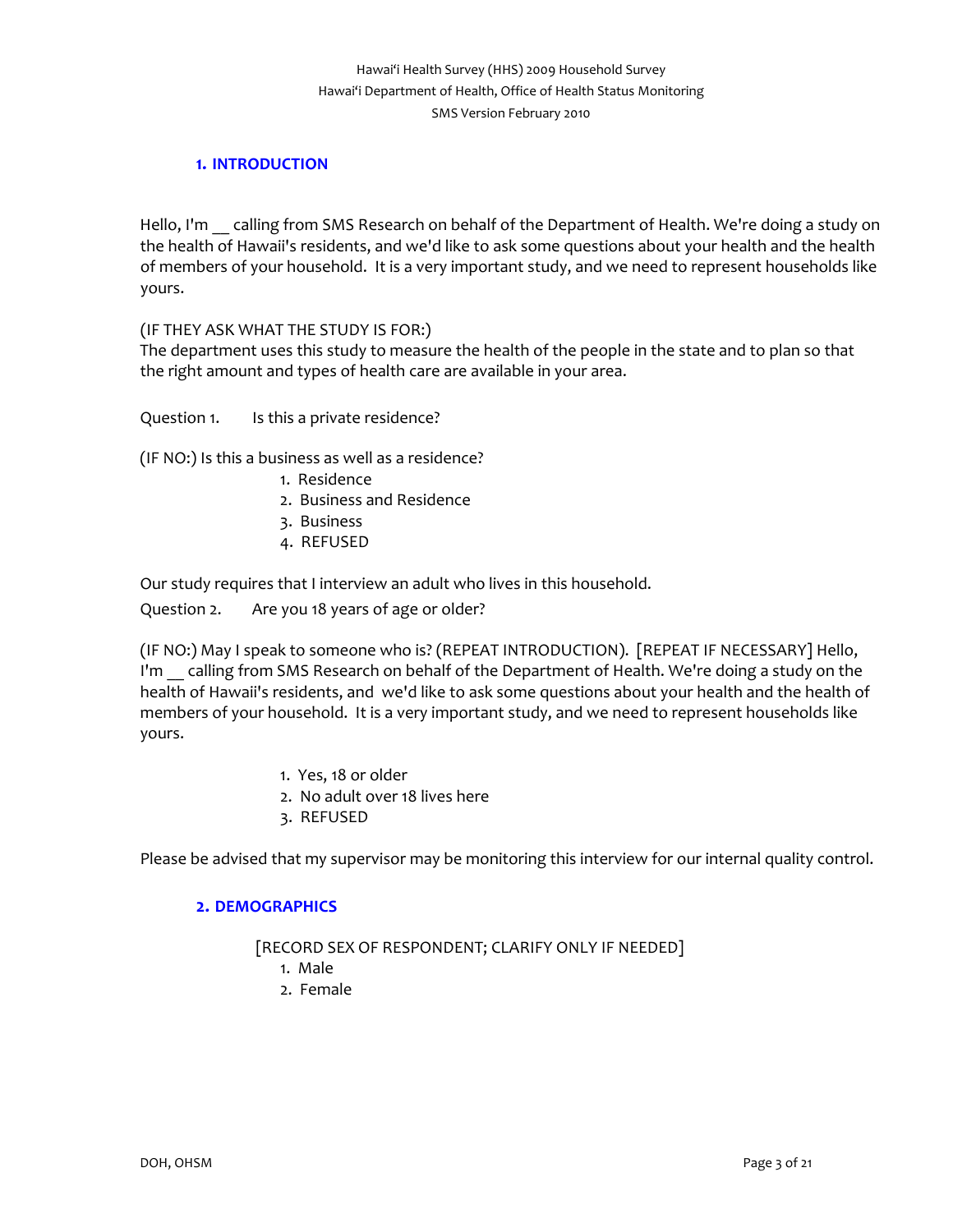# Hawai'i Health Survey (HHS) 2009 Household Survey Hawai'i Department of Health, Office of Health Status Monitoring SMS Version February 2010

Including yourself...

Question 3. What is the total number of people in your household?

- Question 4. How many are males?
- Question 5. So there is/are female(s), is that correct?

In order for me to ask you questions about the health of each of the members of your household, I would like you to tell me the first name of each of the persons living in your household. If you are uncomfortable with giving out their first name, you can tell me their initials.

Question 6. What is the name (or initials) of the- $(2-19)$ --living in the household?

- 1. Respondent
- 2. Oldest male
- 3. Second oldest male
- 4. Third oldest male
- 5. Fourth oldest male
- 6. Fifth oldest male
- 7. Sixth oldest male
- 8. Seventh oldest male
- 9. Eighth oldest male
- 10. Ninth oldest male
- 11. Oldest female
- 12. Second oldest female
- 13. Third oldest female
- 14. Fourth oldest female
- 15. Fifth oldest female
- 16. Sixth oldest female
- 17. Seventh oldest female
- 18. Eighth oldest female
- 19. Ninth oldest female

# **2.1. RESPONDENT'S DEMOGRAPHICS ‐ AGE, MARITAL STATUS, SELF REPORTED RACE, AND HISPANIC ORIGIN**

<span id="page-3-0"></span>Question 7. What was \_\_\_\_\_\_\_\_ 's age in years on the last birthday? (MALE 1-9, FEMALE 1-9)

ENTER AGE HERE

Question 8. Did we get them all?

- 1. Yes
- 2. No, a person was missed out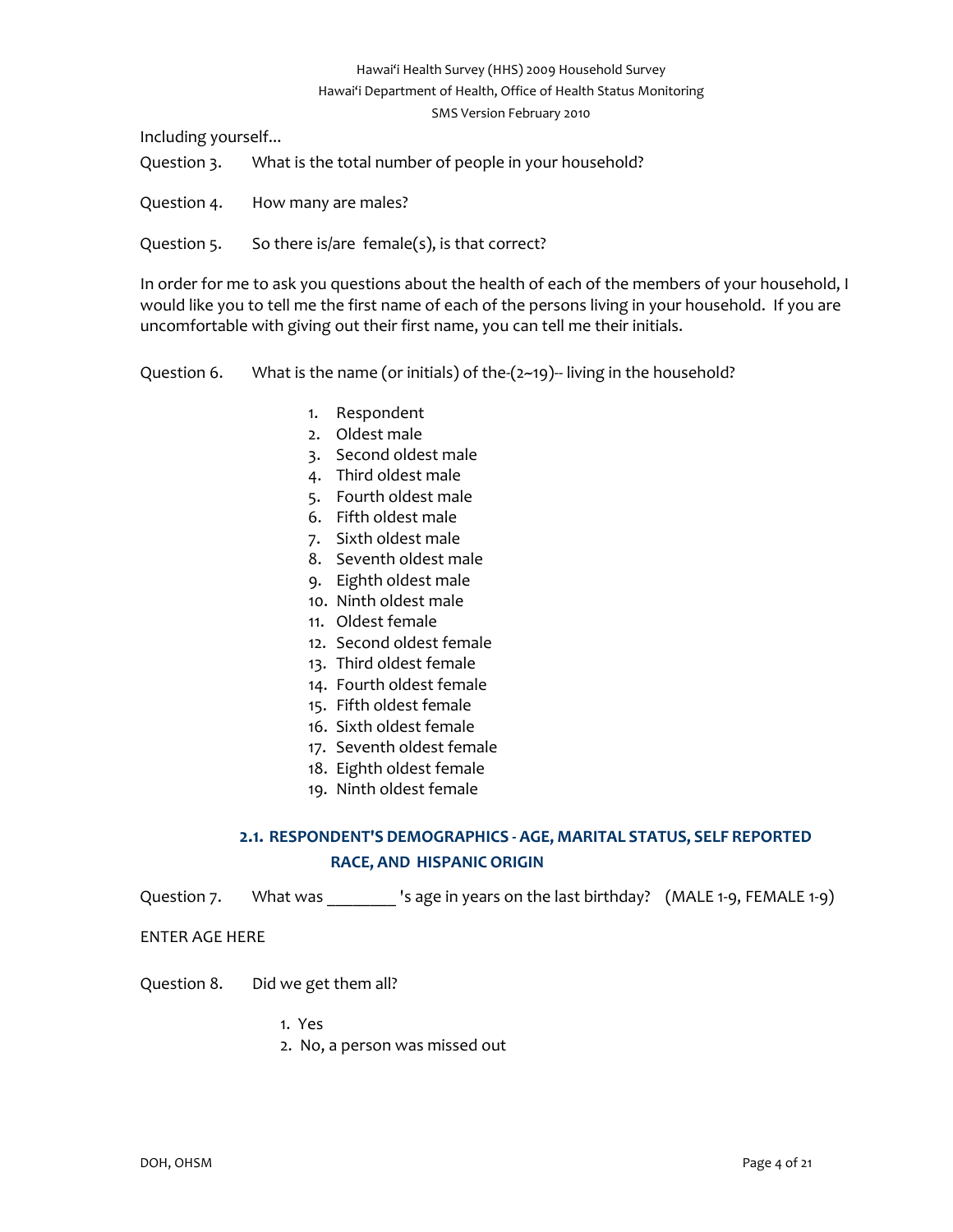Hawai'i Department of Health, Office of Health Status Monitoring

SMS Version February 2010

Question 9. What is  $\qquad \qquad$  's relationship to you? (MALE 1-9, FEMALE 1-9)

- 1. Respondent
- 2. Spouse
- 3. Unmarried Partner
- 4. Child
- 5. Grandchild
- 6. Parent (Mother/Father)
- 7. Sibling (Brother/Sister
- 8. Grandparent
- 9. Aunt/Uncle
- 10. Niece/Nephew
- 11. Other Relative
- 12. Housemate/Roommate
- 13. Roomer/Boarder
- 14. Legal Guardian
- 15. Other Non‐Relative
- 16,17. Unknown ;

Now, I would like to ask you some questions about each of these persons. Let's begin with you.

Question 10. Are you/ Is \_\_\_\_\_\_\_\_\_\_\_\_\_\_\_\_\_\_\_\_\_\_\_ (MALE 1-9, FEMALE 1-9)

- 1. Married
- 2. A member of an unmarried couple
- 3. Widowed
- 4. Divorced
- 5. Separated
- 6. Never married
- 7. [NOT OLD ENOUGH TO BE MARRIED legally <15]
- 8. [DON'T KNOW]
- 9. [REFUSED]
- 10. SAME SEX COUPLE

Question 11. Are you/ Is \_\_\_\_\_\_\_\_\_\_\_\_\_\_\_\_\_\_\_\_\_\_\_\_\_\_\_of Spanish or Hispanic origin? (MALE 1-9, FEMALE 1-9)

- 1. Yes
- 2. No
- 8. [DON'T KNOW/NOT SURE]
- 9. [REFUSED]

## Question 12. What race do you consider yourself to be?

- 1. White/Caucasian (European, German, Irish, Italian, English)
- 2. Hawaiian
- 3. Chinese (Taiwanese)
- 4. Filipino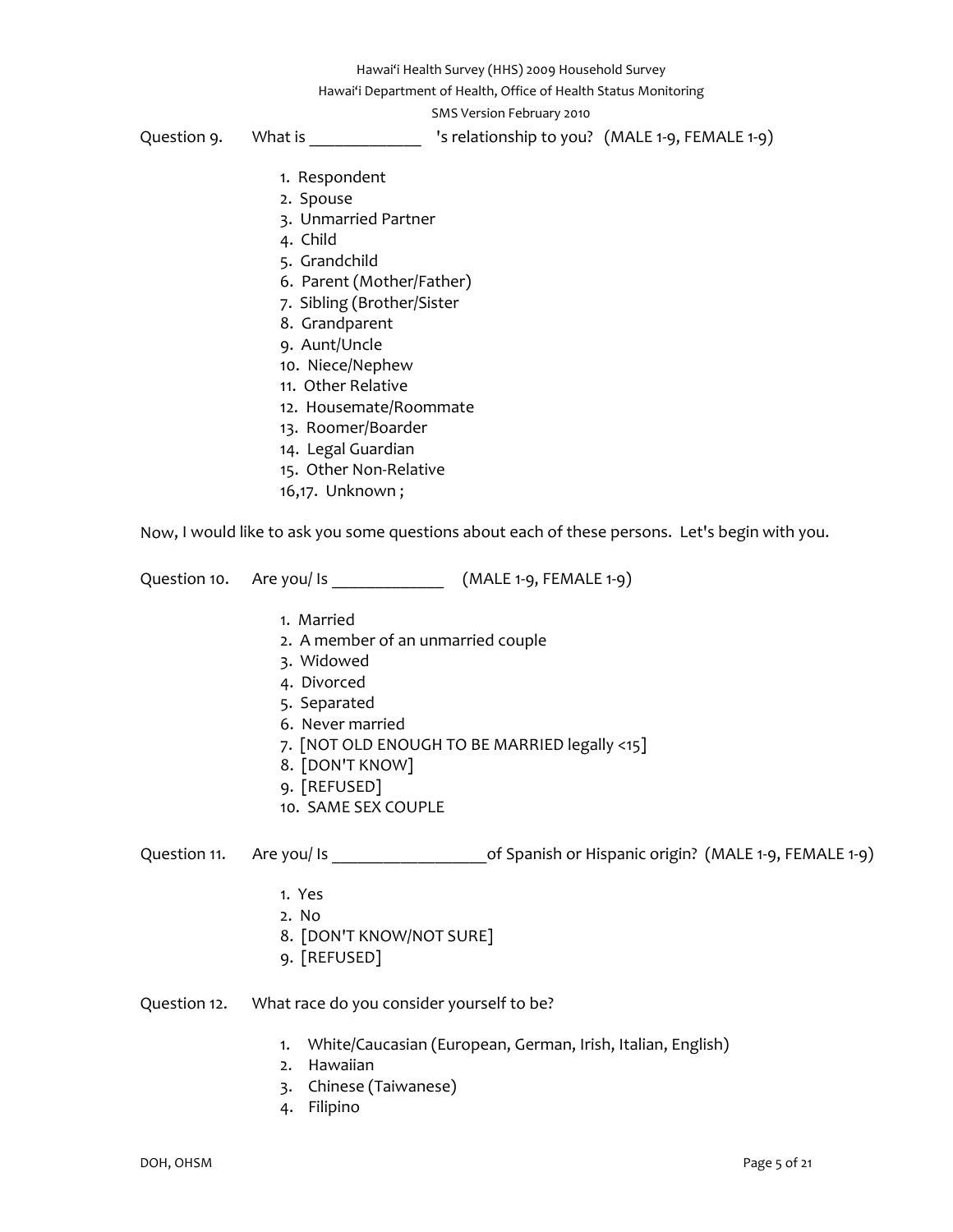Hawai'i Department of Health, Office of Health Status Monitoring

#### SMS Version February 2010

- 5. Japanese (Okinawan)
- 6. Korean
- 7. Vietnamese
- 8. Asian Indian
- 9. Other Asian (Laotian, Thai, Malaysian) (SPECIFY)
- 10. Samoan/Tongan
- 11. Black/African American
- 12. Native American/Aleut/Eskimo/Inuit
- 13. Puerto Rican
- 14. Mexican
- 15. Portuguese
- 16. Guamanian/Chamorro
- 17. Other Pacific Islander (Polynesian, Micronesian, Fijian) (SPECIFY)
- 18. Other (SPECIFY)
- 19. [DON'T KNOW/NOT SURE]
- 20. [REFUSED]
- Question 13. Which of these groups, that is [READ CHOICES], would you say BEST represents your race?
	- 21. [INSISTED ON MULTIPLE RACE]

## **2.2. RESPONDENT'S DEMOGRAPHICS ‐ PARENT'S RACE**

<span id="page-5-0"></span>Question 14. Of what ethnic background is your mother? [PROBE: Anything else?] (MALE 1-9,

FEMALE 1‐9)

- 1. White/Caucasian (European, German, Irish, Italian, English)
- 2. Hawaiian
- 3. Chinese (Taiwanese)
- 4. Filipino
- 5. Japanese (Okinawan)
- 6. Korean
- 7. Vietnamese
- 8. Asian Indian
- 9. Other Asian (Laotian, Thai, Malaysian) (SPECIFY)
- 10. Samoan/Tongan
- 11. Black/African American
- 12. Native American/Aleut/Eskimo/Inuit
- 13. Puerto Rican
- 14. Mexican
- 15. Portuguese
- 16. Guamanian/Chamorro
- 17. Other Pacific Islander (Polynesian, Micronesian, Fijian) (SPECIFY)
- 18. Other (SPECIFY)
- 19. [DON'T KNOW/NOT SURE]
- 20. [REFUSED]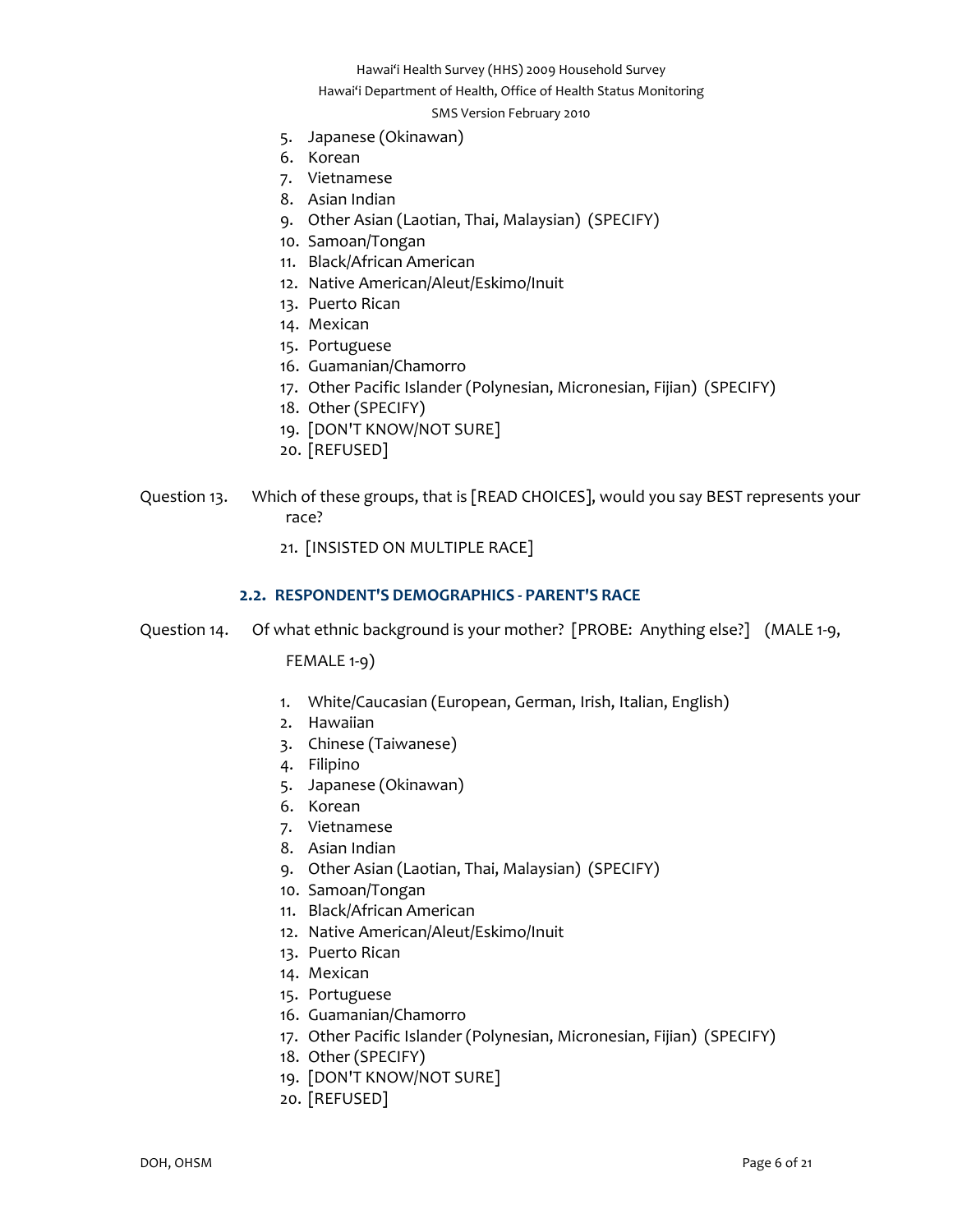Question 15. Of what ethnic background is your father? [PROBE: Anything else?] (MALE 1-9,

FEMALE 1‐9)

- 1. White/Caucasian (European, German, Irish, Italian, English)
- 2. Hawaiian
- 3. Chinese (Taiwanese)
- 4. Filipino
- 5. Japanese (Okinawan)
- 6. Korean
- 7. Vietnamese
- 8. Asian Indian
- 9. Other Asian (Laotian, Thai, Malaysian) (SPECIFY)
- 10. Samoan/Tongan
- 11. Black/African American
- 12. Native American/Aleut/Eskimo/Inuit
- 13. Puerto Rican
- 14. Mexican
- 15. Portuguese
- 16. Guamanian/Chamorro
- 17. Other Pacific Islander (Polynesian, Micronesian, Fijian) (SPECIFY)
- 18. Other (SPECIFY)
- 19. [DON'T KNOW/NOT SURE]
- 20. [REFUSED]

## **2.3. RESPONDENT'S EDUCATION, AND EMPLOYMENT STATUS**

<span id="page-6-0"></span>Question 16. What is the highest grade or year of school you have completed? (MALE 1‐9, FEMALE

1‐9)

- 1. Never attended school/only kindergarten
- 2. Grades 1 thru 8 (Elementary)
- 3. Grades 9 thru 11 (Some high school)
- 4. Grades 12 or GED (high school grad)
- 5. College 1 to 3 yrs (some college/Tech)
- 6. Bachelor's Degree (BS, BA)
- 7. Graduate degree (MA, MS, PHD)
- 8. [DON'T KNOW]
- 9. [REFUSED]

# Question 17. Are you/ Is \_\_\_: (MALE 1-9, FEMALE 1-9)\_\_\_

- 1. Employed Full‐Time
- 2. Employed Part‐Time
- 3. Not employed
- 4. Retired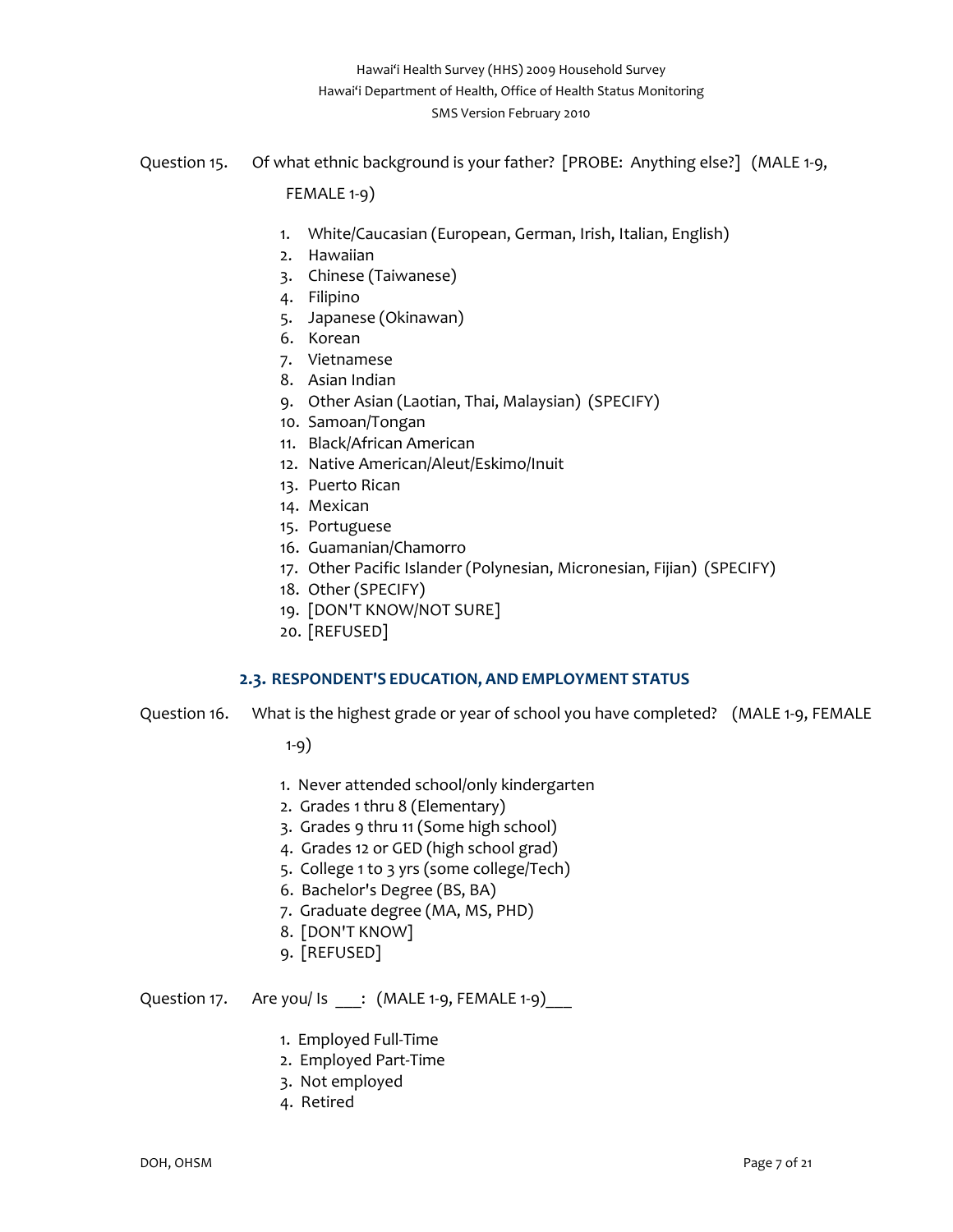Hawai'i Department of Health, Office of Health Status Monitoring

#### SMS Version February 2010

- 5. Student
- 6. Homemaker or housewife
- 7. Unable to work
- 8. Others
- 88. [DON'T KNOW]
- 99. [REFUSED]

## **3. HEALTH CONDITIONS**

# **3.1. RESPONDENT'S HEIGHT, WEIGHT ; ALL HOUSEHOLD MEMBER'S , GENERAL HEALTH)**

<span id="page-7-1"></span><span id="page-7-0"></span>Question 18. About how much do you weigh without your shoes?

WEIGHT IN POUNDS :

Question 19. About how tall are you without shoes?

HEIGHT: ENTER FEET HEIGHT: ENTER INCHES

Now I am going to ask you some health related questions. I will be asking you if certain health conditions affect any of the members of your household?

Question 20. Would you say your health in general is:

- 1. Excellent
- 2. Very good
- 3. Good
- 4. Fair
- 5. Poor
- 8. [DON'T KNOW]
- 9. [REFUSED]

Question 21. Would you say \_\_\_\_\_\_\_\_ health in general is: (MALE 1-9, FEMALE 1-9)

- 1. Excellent
- 2. Very good
- 3. Good
- 4. Fair
- 5. Poor
- 8. [DON'T KNOW]
- 9. [REFUSED]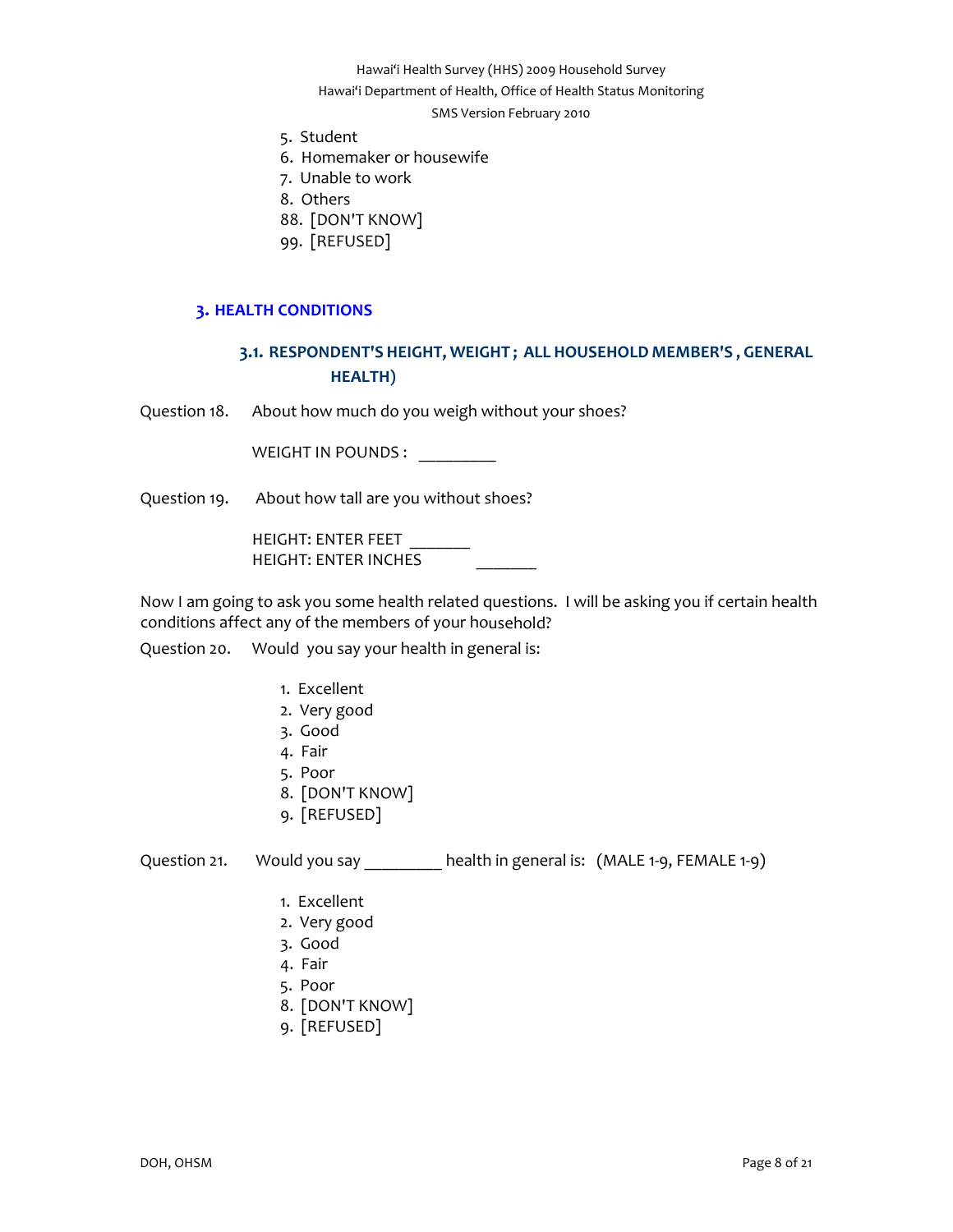Hawai'i Department of Health, Office of Health Status Monitoring

SMS Version February 2010

## **3.2. PRESENCE OF HIGH BLOOD CHOLESTEROL, ASTHMA , HIGH BLOOD PRESSURE**

<span id="page-8-0"></span>Question 22. Has anyone in the household been told by a physician or medical professional that he/she has high cholesterol?

- 1. Yes
- 2. No
- 8. [DON'T KNOW/NOT SURE]
- 9. [REFUSED]

Question 23. What are the names (initials) of those household members?

Question 24. Has anyone in the household been told by a physician or medical professional that he/she has asthma?

- 1. Yes
- 2. No
- 8. [DON'T KNOW/NOT SURE]
- 9. [REFUSED]

Question 25. What are the names (initials) of those household members?

Question 26. Does \_\_\_\_\_\_\_still have asthma?

- 1. Yes
- 2. No
- 8. [DON'T KNOW/NOT SURE]
- 9. [REFUSED]

Question 27. Has anyone in the household been told by a physician or medical professional that,

he/she has hypertension or high blood pressure?

- 1. Yes
- 2. No
- 8. [DON'T KNOW/NOT SURE]
- 9. [REFUSED]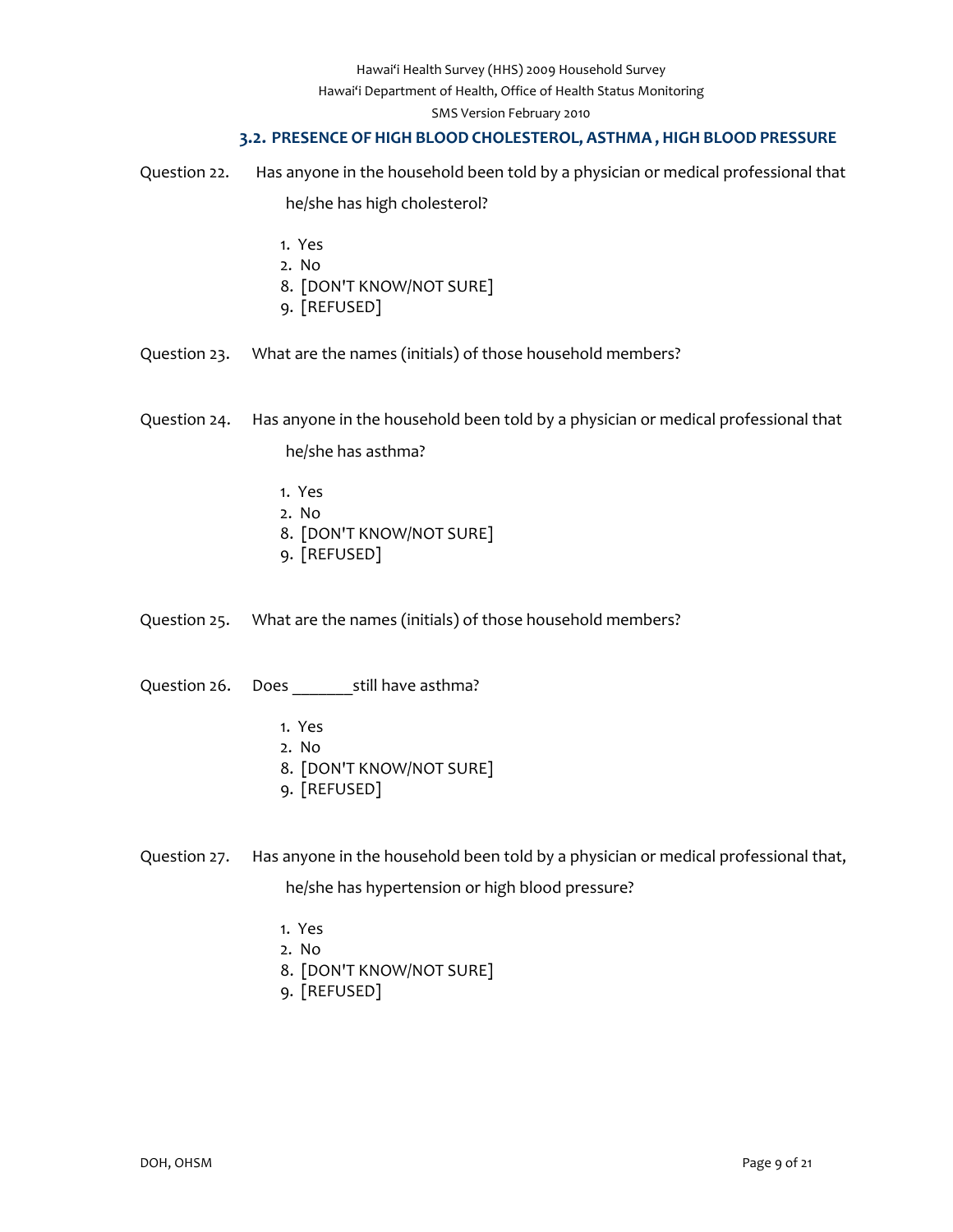#### Hawai'i Department of Health, Office of Health Status Monitoring

#### SMS Version February 2010

- Question 28. What are the names (initials) of those household members?
- Question 29. Has anyone in the household been told by a physician or medical professional that he/she has diabetes?
	-
	- 1. Yes
	- 2. No
	- 8. [DON'T KNOW/NOT SURE]
	- 9. [REFUSED]
- Question 30. What are the names (initials) of those household members?

# **3.3. HOUSEHOLD MEMBER – ARTHRITIS, HEART DISEASE, STROKE, LUNG, CANCER**

- <span id="page-9-0"></span>Question 31. Has anyone in the household been told by a physician or medical professional that he/she has some type of arthritis, rheumatoid arthritis, gout, lupus, or fibromyalgia?
	- 1. Yes
	- 2. No
	- 8. [DON'T KNOW/NOT SURE]
	- 9. [REFUSED]
- Question 32. What are the names (initials) of those household members?
- Question 33. Has anyone in the household been told by a physician or medical professional that he/she has any kind of heart disease (coronary heart disease, heart attack, angina, etc.)?
	- 1. Yes
	- 2. No
	- 8. [DON'T KNOW/NOT SURE]
	- 9. [REFUSED]
- Question 34. What are the names (initials) of those household members?
- Question 35. Has anyone in the household been told by a physician or medical professional that he/she has had a stroke?

1. Yes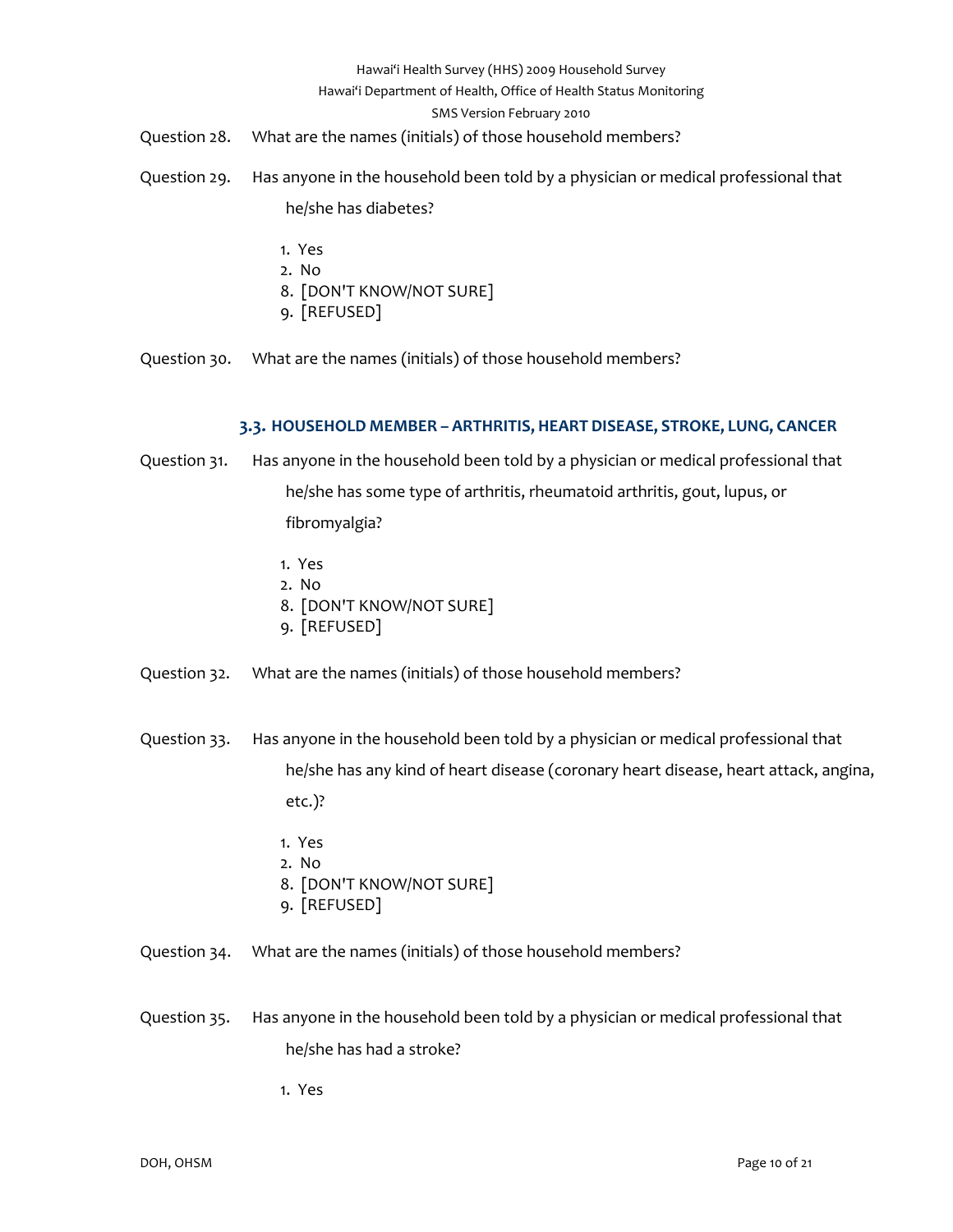# Hawai'i Health Survey (HHS) 2009 Household Survey Hawai'i Department of Health, Office of Health Status Monitoring SMS Version February 2010

- 2. No
- 8. [DON'T KNOW/NOT SURE]
- 9. [REFUSED]
- Question 36. What are the names (initials) of those household members?
- Question 37. Has anyone in the household been told by a physician or medical professional that he/she has lung disease (COPD, emphysema, bronchitis)?
	- 1. Yes
	- 2. No
	- 8. [DON'T KNOW/NOT SURE]
	- 9. [REFUSED]
- Question 38. What are the names (initials) of those household members?
- Question 39. Has anyone in the household been told by a physician or medical professional that he/she has cancer or malignancy of any kind?
	- 1. Yes
	- 2. No
	- 8. [DON'T KNOW/NOT SURE]
	- 9. [REFUSED]
- Question 40. What are the names (initials) of those household members?

## **3.4. HOUSEHOLD MEMBER – PREGNANT**

- <span id="page-10-0"></span>Question 41. Is any member of the household pregnant right now?
	- 1. Yes
	- 2. No
	- 8. [DON'T KNOW/NOT SURE]
	- 9. [REFUSED]
- Question 42. What are the names (initials) of those household members?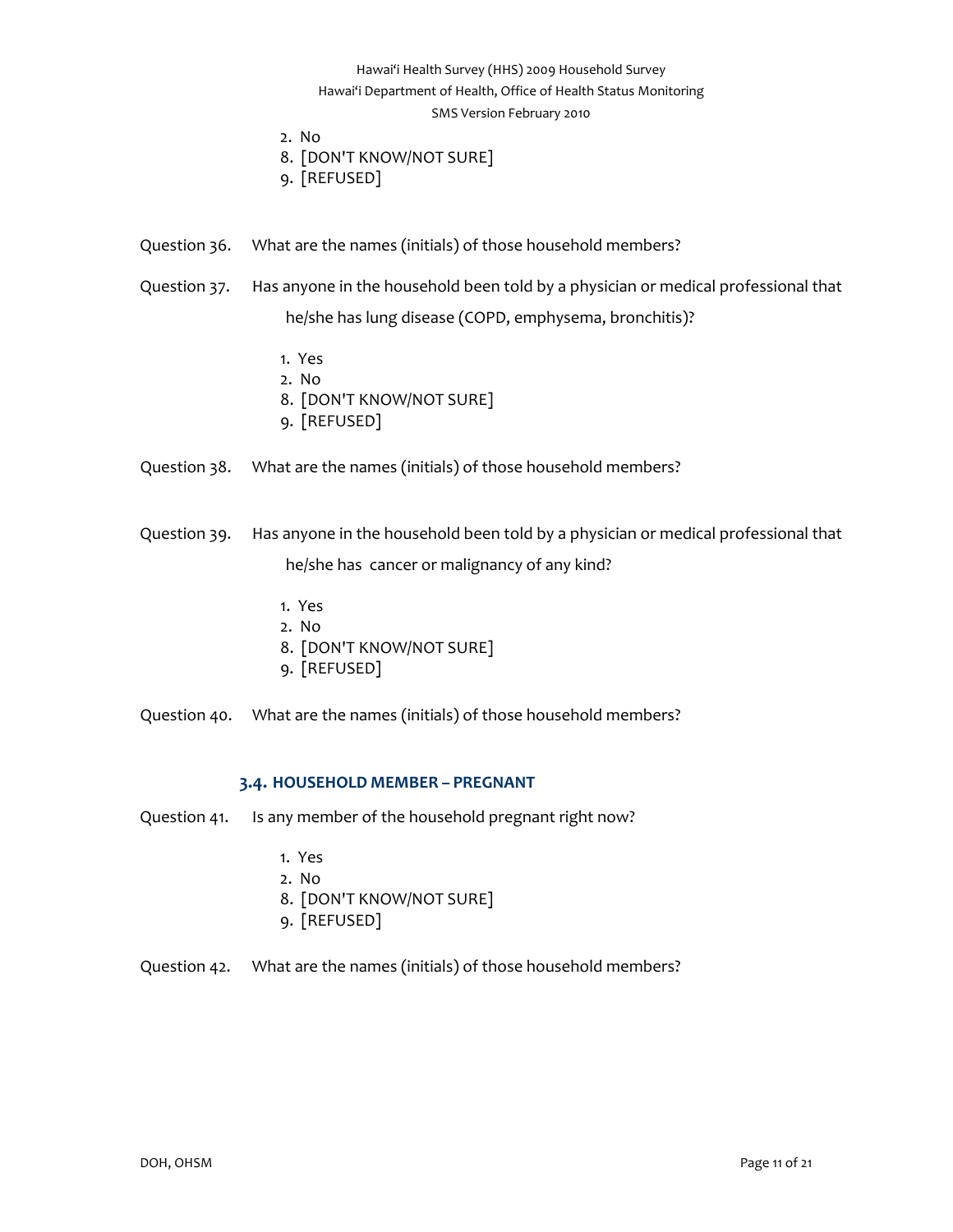#### **4. HEALTH INSURANCE**

# **4.1. HEALTH INSURANCE, DOES ANYONE HAVE A HEALTH PLAN AND IS EVERYONE UNDER THE SAME PLAN?**

<span id="page-11-1"></span><span id="page-11-0"></span>Question 43. Now, some questions about health insurance ‐ Do you or anyone else in your household

have a health insurance plan? Include health insurance obtained through

employers, insurance purchased directly, and government programs like Medicaid,

Medicare and QUEST.

- 1. Yes
- 2. No, no one has health insurance
- 8. [DON'T KNOW/NOT SURE]
- 9. [REFUSED]

## Question 44. Are all those household members with health care insurance covered by the same plan?

- 1. Yes
- 2. No, more than one plan
- 8. [DON'T KNOW/NOT SURE]
- 9. [REFUSED]

## **4.2. HOUSEHOLD PLAN(S)**

<span id="page-11-2"></span>Question 45. Which health plan(s) does your household have?

(PROBE) Any other health plan? (FOR HMSA AND KAISER, ASK ...) Is that a quest plan? (IF COBRA ‐‐ ASK FOR SPECIFIC PLAN UNDER COBRA.)

- 1. Aetna
- 2. Aloha Care ‐ Quest
- 3. Blue Cross/Blue Shield
- 4. ChampUS/ ChampVA/ TriCare Prime
- 5. HMAA
- 6. HMSA
- 7. HMSA Quest
- 8. Kaiser
- 9. Kaiser Quest
- 10. Medicaid
- 11. Medicare
- 12. Queen's
- 13. University Health Alliance
- 14. Other (specify)
- 88. DON'T KNOW/NOT SURE OF THE NAME OF THE PLAN
- 99. REFUSED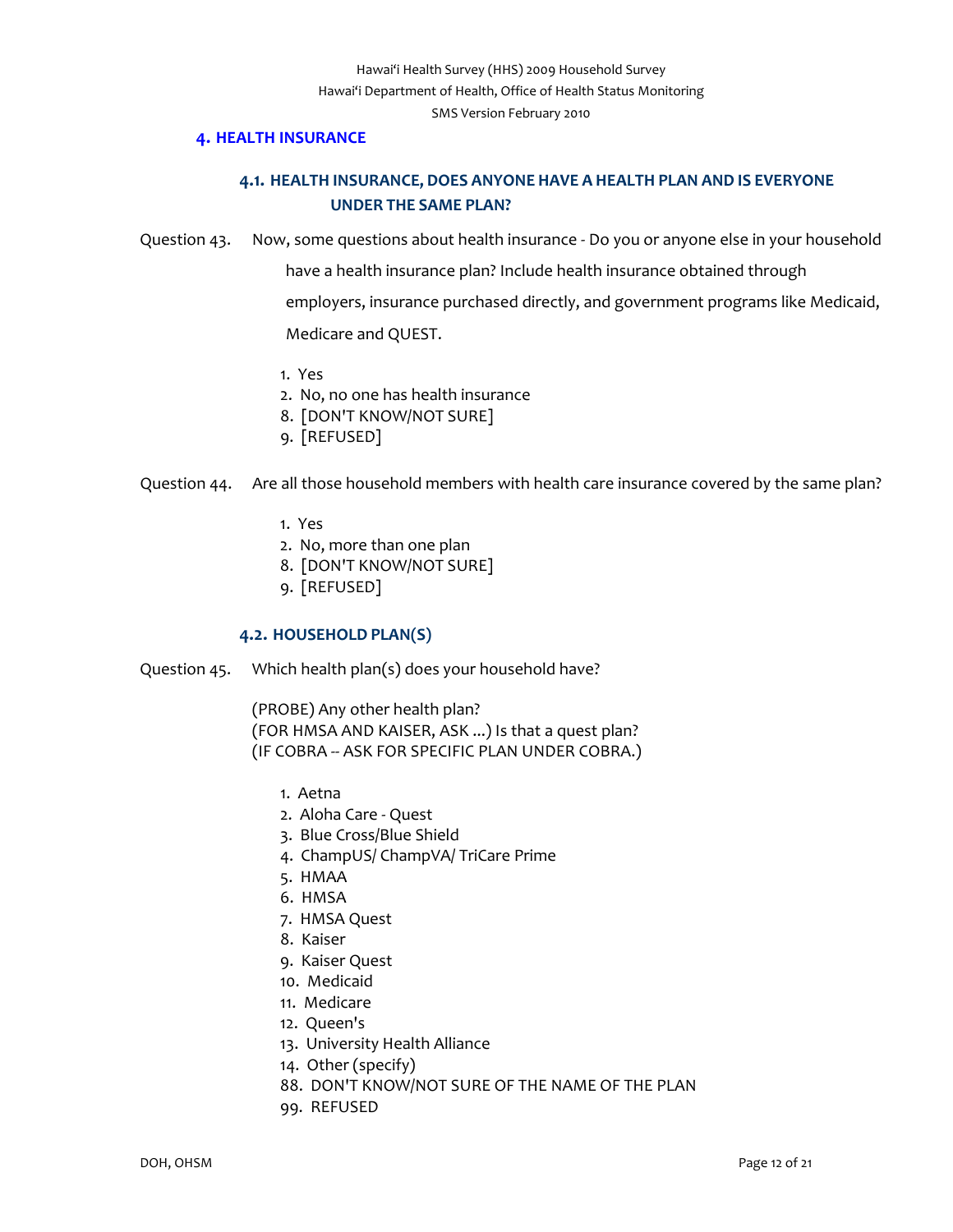Question 46. Other (specify):

# **4.3. MEDICARE PLAN AND PARTS**

<span id="page-12-0"></span>Question 47. Which part or parts of Medicare plan do you have?

[ TYPE A: Hospital insurance ‐ covers hospitalization, skilled nursing facilities, and some health service & hospice care ; TYPE B: Medical insurance - covers doctor visits.]

- 1. Part A (Hospital insurance)
- 2. BOTH Parts A and B (Hospital & Medical insurance)
- 3. Subscribe to a Medicare supplement
- 8. [DON'T KNOW/NOT SURE]
- 9. [REFUSED]

# **4.4. COVERAGE OF HOUSEHOLD PLAN ‐ BASIC MEDICAL CARE, PRESCRIPTION DRUGS AND MEDICINE, DENTAL CARE**

<span id="page-12-1"></span>Question 48. Please tell me whether each of the following is included in your health insurance

plan:... Basic Medical Care?

- 1. Yes
- 2. No
- 8. [DON'T KNOW/NOT SURE]
- 9. [REFUSED]
- Question 49. ...Prescription drugs and medicine?
	- 1. Yes
	- 2. No
	- 8. [DON'T KNOW/NOT SURE]
	- 9. [REFUSED]

Question 50. ...Dental care?

- 1. Yes
- 2. No
- 8. [DON'T KNOW/NOT SURE]
- 9. [REFUSED]

## **4.5. HOUSEHOLD MEMBERS NOT COVERED BY HEALTH INSURANCE**

<span id="page-12-2"></span>Question 51. Is anyone in your household NOT covered by any health insurance plan?

1. Yes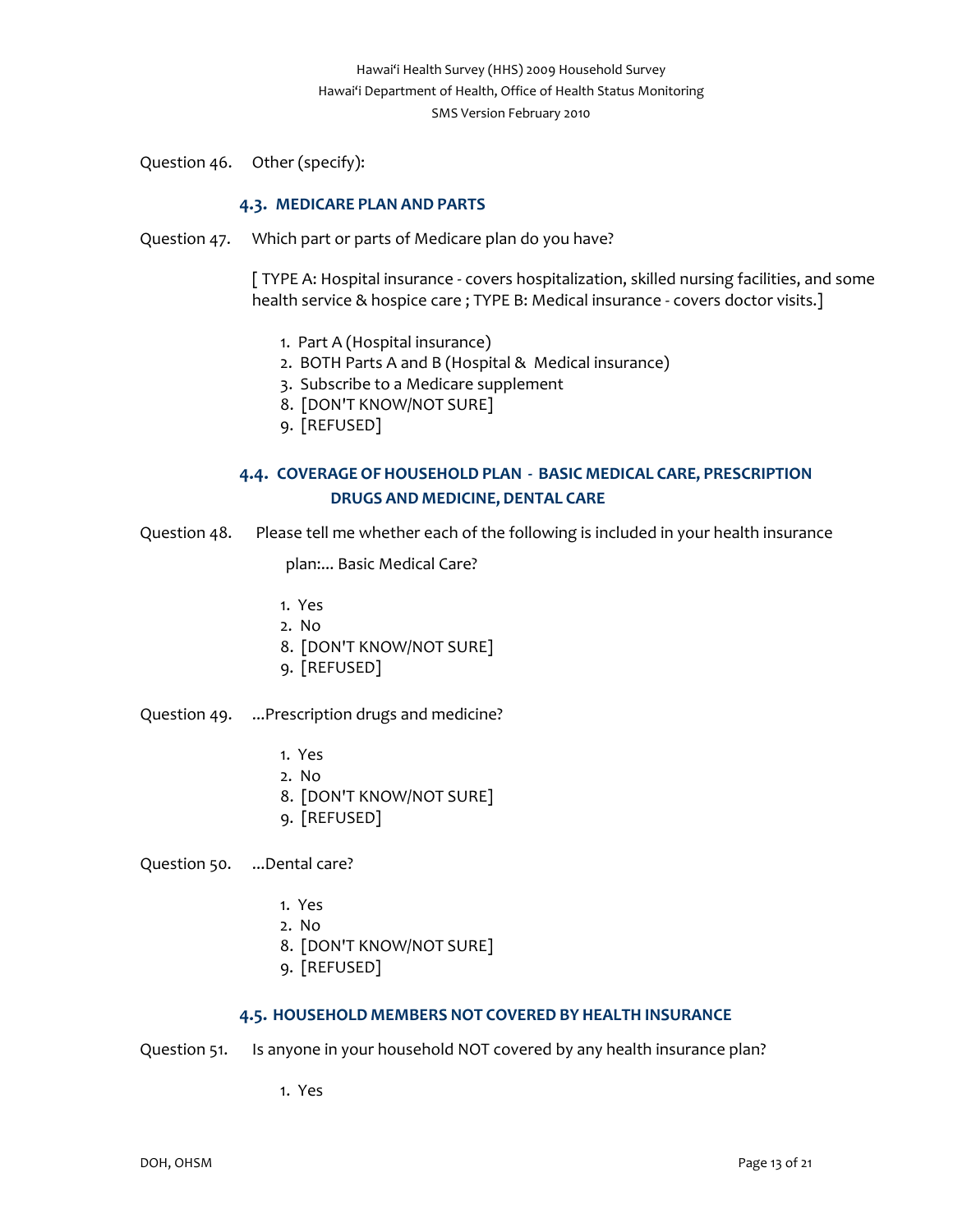Hawai'i Department of Health, Office of Health Status Monitoring

#### SMS Version February 2010

2. No

8. [DON'T KNOW/NOT SURE]

9. [REFUSED]

Question 52. So everyone has health care coverage. Right?

- 1. Yes
- 2. No

Question 53. Does \_\_\_\_\_\_ have health insurance?

- 1. Yes
- 2. No
- 8. [DON'T KNOW/NOT SURE]
- 9. [REFUSED]

# **4.6. RESPONDENT AND HOUSEHOLD MEMBERS (MALE 1‐9, FEMALE 1‐9) WITHOUT COVERAGE, WHEN AND WHY**

<span id="page-13-0"></span>Question 54. When was the last time had health care coverage?

## (READ LIST ONLY IF NECESSARY)

- 1. Less than six months ago
- 2. Less than one year ago
- 3. More than one year ago
- 4. Never had health insurance
- 8. [DON'T KNOW/NOT SURE]
- 9. [REFUSED]
- Question 55. Why did stop being covered by health insurance?
	- 1. Lost job or changed employer
	- 2. Spouse/parent lost job/changed employer
	- 3. Ineligible because of age/left school
	- 4. Employer stopped offering coverage
	- 5. Employment cut back to part time
	- 6. Couldn't afford to pay the premiums
	- 7. Insurance company refused coverage
	- 8. Other (Specify)
	- 9. [DON'T KNOW/NOT SURE]
	- 10. [REFUSED]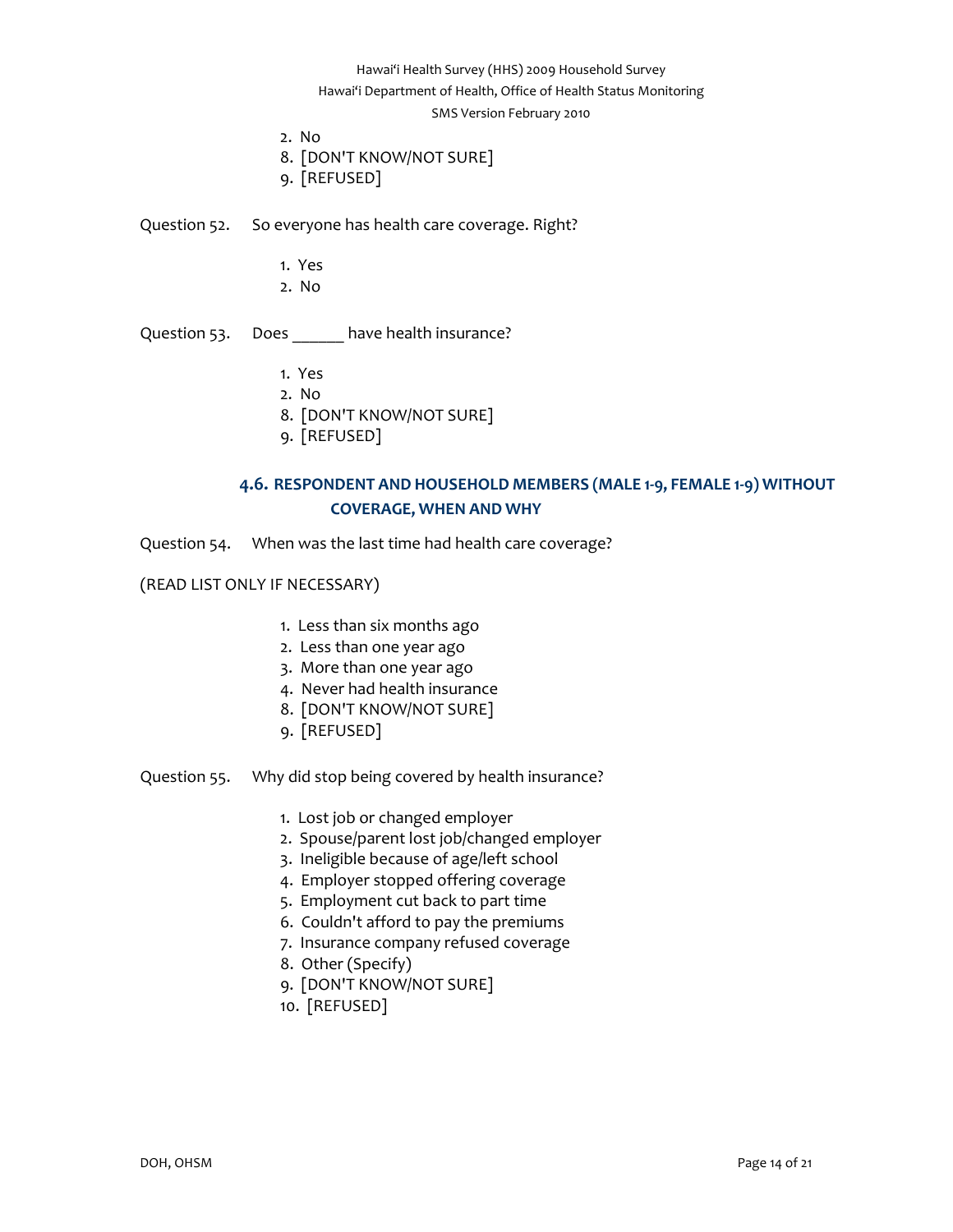Hawai'i Department of Health, Office of Health Status Monitoring

SMS Version February 2010

## **4.7. RESPONDENT'S HEALTH PLAN, BASIC MEDICAL, DRUGS, AND DENTAL**

<span id="page-14-0"></span>

Question 56. What kind of plan do you **that contained to be ably contained a** have? (PROBE) Any other health plan?

(MALE 1‐9, FEMALE 1‐9)

 (READ LIST ONLY IF NECESSARY ‐ ACCEPT TO 3 ANSWERS) (FOR HMSA AND KAISER, ASK ...) Is that a quest plan? (IF COBRA ‐‐ ASK FOR SPECIFIC PLAN UNDER COBRA.)

- 1. Aetna
- 2. Aloha Care ‐ Quest
- 3. Blue Cross/Blue Shield
- 4. ChampUS/ ChampVA/ TriCare Prime
- 5. HMAA
- 6. HMSA
- 7. HMSA Quest
- 8. Kaiser
- 9. Kaiser Quest
- 10. Medicaid
- 11. Medicare
- 12. Queen's
- 13 University Health Alliance
- 14. Other (specify)
- 66. THIS PERSON HAS NO HEALTH INSURANCE
- 77. DON'T KNOW IF THE PERSON IS COVERED OR NOT
- 88. DON'T KNOW/NOT SURE OF THE NAME OF THE PLAN
- 99. REFUSED
- Question 57. Other (specify):
- Question 58. Please tell me whether each of the following is included in your health insurance plan:...

Basic Medical Care? : (MALE 1-9, FEMALE 1-9)

- 1. Yes
- 2. No
- 8. [DON'T KNOW/NOT SURE]
- 9. [REFUSED]

Question 59. ...Prescription drugs and medicine? : (MALE 1-9, FEMALE 1-9)

- 1. Yes
- 2. No
- 8. [DON'T KNOW/NOT SURE]
- 9. [REFUSED]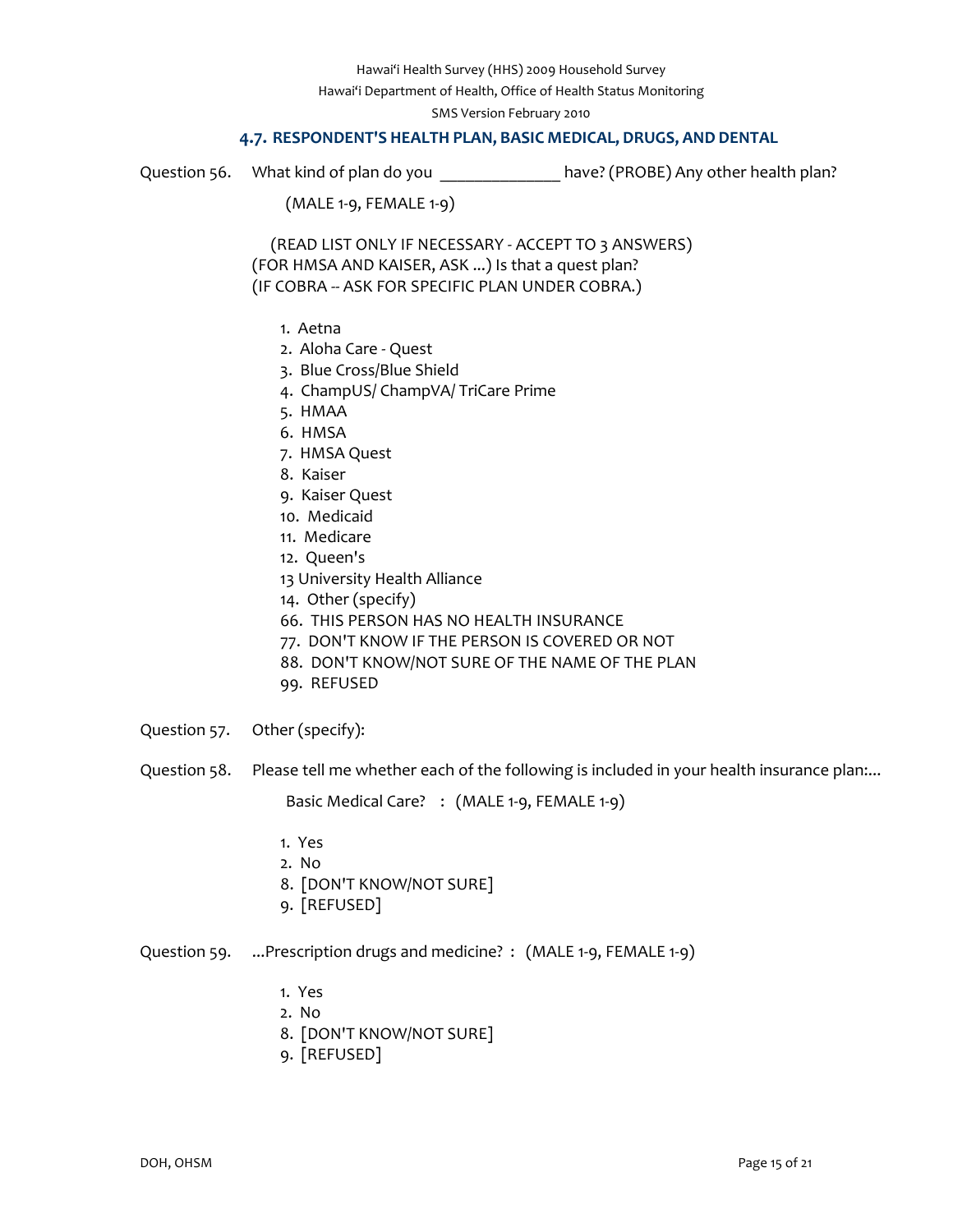# Hawai'i Health Survey (HHS) 2009 Household Survey Hawai'i Department of Health, Office of Health Status Monitoring SMS Version February 2010 Question 60. ...Dental care? : (MALE 1-9, FEMALE 1-9)

- 1. Yes
- 2. No
- 8. [DON'T KNOW/NOT SURE]
- 9. [REFUSED]

## **5. LONG TERM CARE**

<span id="page-15-0"></span>Question 61. Do you currently have long term care insurance?

- 1. Yes
- 2. No
- 3. Don't know what long term care insurance is
- 8. [DON'T KNOW/NOT SURE]
- 9. [REFUSED]

# **6. HEALTH CARE ACCESS**

<span id="page-15-1"></span>The following questions are about the use of health care. Do not include dental care.

Question 62. DURING THE PAST 12 MONTHS, have you delayed seeking medical or has medical care

been delayed for anyone in the family because of worry about the cost?

- 1. Yes
- 2. No
- 8. [DON'T KNOW/NOT SURE]
- 9. [REFUSED]
- Question 63. What are the names (initials) of those household members?
- Question 64. DURING THE PAST 12 MONTHS, was there any time when you or someone in the family needed medical care, but did not get it because you or the family couldn't afford
	- it?
	- 1. Yes
	- 2. No
	- 8. [DON'T KNOW/NOT SURE]
	- 9. [REFUSED]

Question 65. What are the names (initials) of those household members?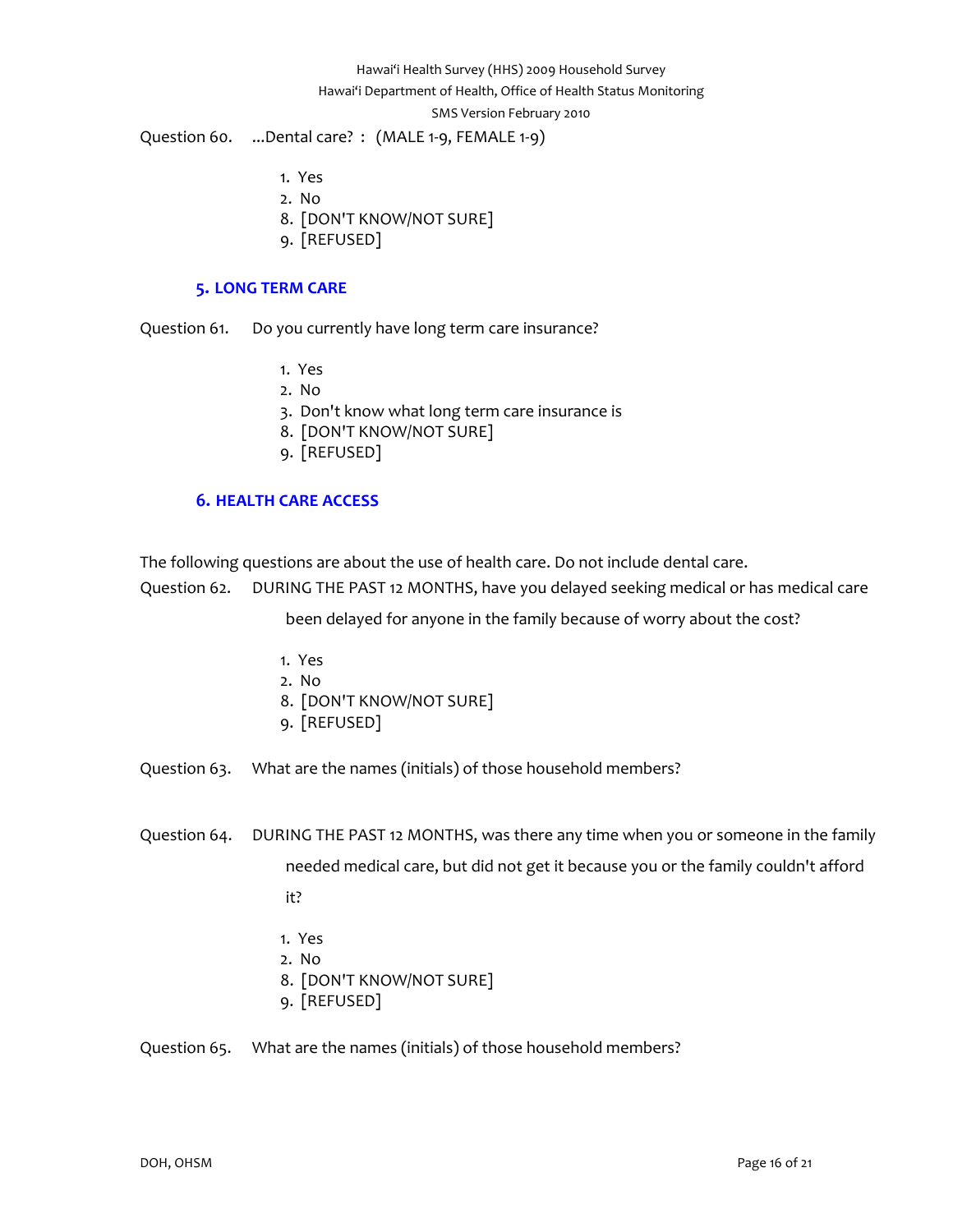#### Hawai'i Department of Health, Office of Health Status Monitoring

#### SMS Version February 2010

Question 66. DURING THE PAST 12 MONTHS, was there any time when you needed prescription

medicines, but didn't get it because you couldn't afford it?

- 1. Yes
- 2. No
- 8. [DON'T KNOW/NOT SURE]
- 9. [REFUSED]

Question 67. DURING THE PAST 12 MONTHS, was there any time when you needed mental health

care or counseling, but didn't get it because you couldn't afford it?

- 1. Yes
- 2. No
- 8. [DON'T KNOW/NOT SURE]
- 9. [REFUSED]

# Question 68. Is there a place that you USUALLY go to when you are sick or need advice about your

## health?

- 1. Yes
- 2. No
- 8. [DON'T KNOW/NOT SURE]
- 9. [REFUSED]

Question 69. What kind of place is it a ...

- 1. clinic
- 2. doctor's office
- 3. emergency room
- 4. other place
- 8. [DON'T KNOW/NOT SURE]
- 9. [REFUSED]
- Question 70. Is there a place you USUALLY go when you need routine or preventive care, such as a

physical examination or check up?

- 1. Yes
- 2. No
- 8. [DON'T KNOW/NOT SURE]
- 9. [REFUSED]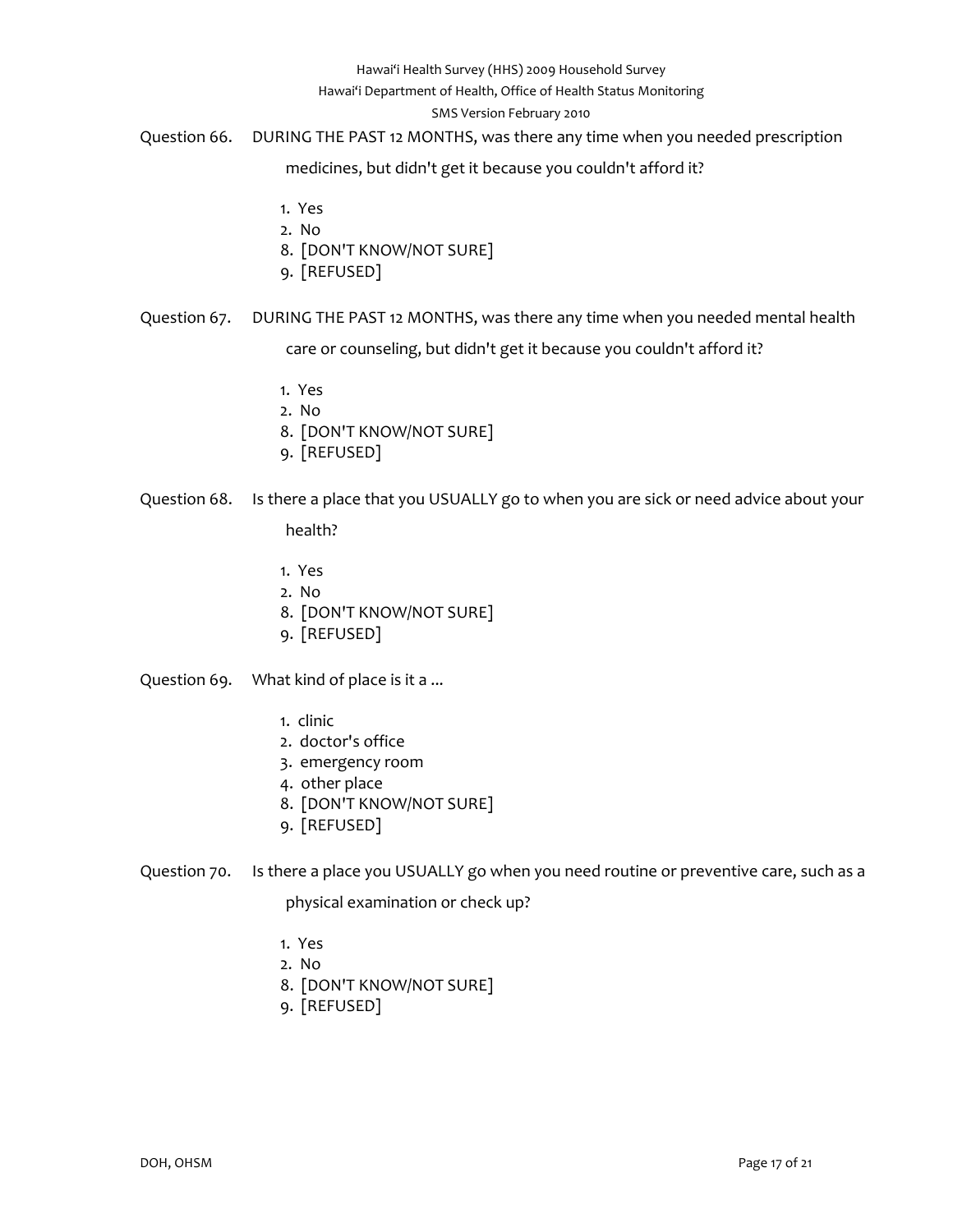#### Hawai'i Department of Health, Office of Health Status Monitoring

#### SMS Version February 2010

# Question 71. What kind of place do you USUALLY go to when you need routine or preventive care,

such as a physical examination or check‐up?

- 1. clinic
- 2. doctor's office
- 3. emergency room
- 4. other (specify)
- 8. [DON'T KNOW/NOT SURE]
- 9. [REFUSED]

# **7. HOURS OF SLEEP**

<span id="page-17-0"></span>Okay, now I am going to ask a few questions about sleep and diet.

Question 72. On average, how many hours of sleep do you get in a 24 hour period?

ENTER HOURS

# **8. GOVERNMENT ASSISTANCE PROGRAMS**

#### <span id="page-17-1"></span>*The next set of questions are about government assistance.*

Question 73. In the past 12 months, did anyone in your household receive ...

- 1. Medicaid / QUEST ?
- 2. Food Stamps ?
- 3. AFDC/Welfare (TANF) ?
- 4. Social Security Benefits ?
- 5. Disability ?
- 6. Housing assistance (like Section 8) ?
- 7. Free or reduced price school lunch ?
- 8. Preschool/child care assistance (Head Start) ?
- 9. Unemployment benefits ?
- 10. Special Education ?
- 11. Others ?
- 1. Yes
- 2. No
- 8. DON'T KNOW/NOT SURE
- 9. REFUSED

Question 74. Please specify: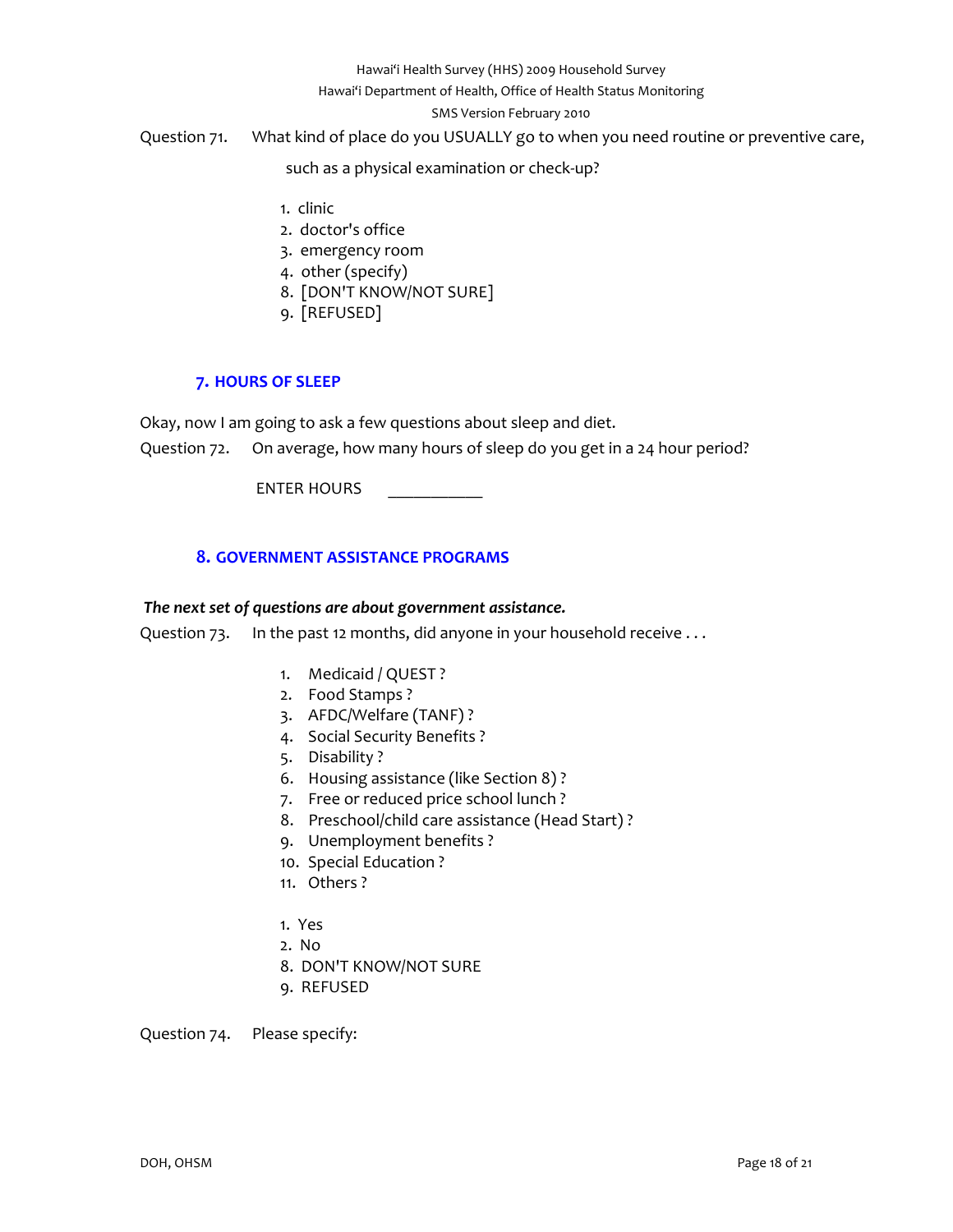## **9. HOUSEHOLD INCOME QUESTIONS**

#### **9.1. HOUSHOLD INCOME FOR 2008**

- <span id="page-18-1"></span><span id="page-18-0"></span>Question 75. Effective planning for delivery of health care services to all of Hawaii's people require that we have some information on the income of all Hawai'i households. What was the total income of all members of the household before taxes, in the calendar year 2008?
	- 1. Under \$5,000
	- 2. \$5,000 to \$9,999
	- 3. \$10,000 to \$14,999
	- 4. \$15,000 to \$19,999
	- 5. \$20,000 to \$24,999
	- 6. \$25,000 to \$29,999
	- 7. \$30,000 to \$34,999
	- 8. \$35,000 to \$39,999
	- 9. \$40,000 to \$44,999
	- 10. \$45,000 to \$49,999
	- 11. \$50,000 to \$54,999
	- 12. \$55,000 to \$59,999
	- 13. \$60,000 to \$74,999
	- 14. \$75,000 to \$99,999
	- 15. \$100,000 to \$149,999
	- 16. \$150,000 and over
	- 88. DON'T KNOW/NOT SURE
	- 99. REFUSED

#### **9.2. NUMBER OF PEOPLE SUPPORTED BY HOUSEHOLD INCOME**

<span id="page-18-2"></span>Question 76. How many people in the household are supported by this income?

(NO. OF PEOPLE IN HOUSEHOLD IS ) (ENTER '88' FOR DON'T KNOW/NOT SURE ; '99' FOR REFUSED) NO. OF HOUSEHOLD MEMBERS SUPPORTED:

## **9.3. POVERTY CUTOFF QUESTIONS**

<span id="page-18-3"></span>Question 77. Is your annual income above or below poverty line?

- 1. above
- 2. below
- 8. DON'T KNOW/NOT SURE
- 9. REFUSED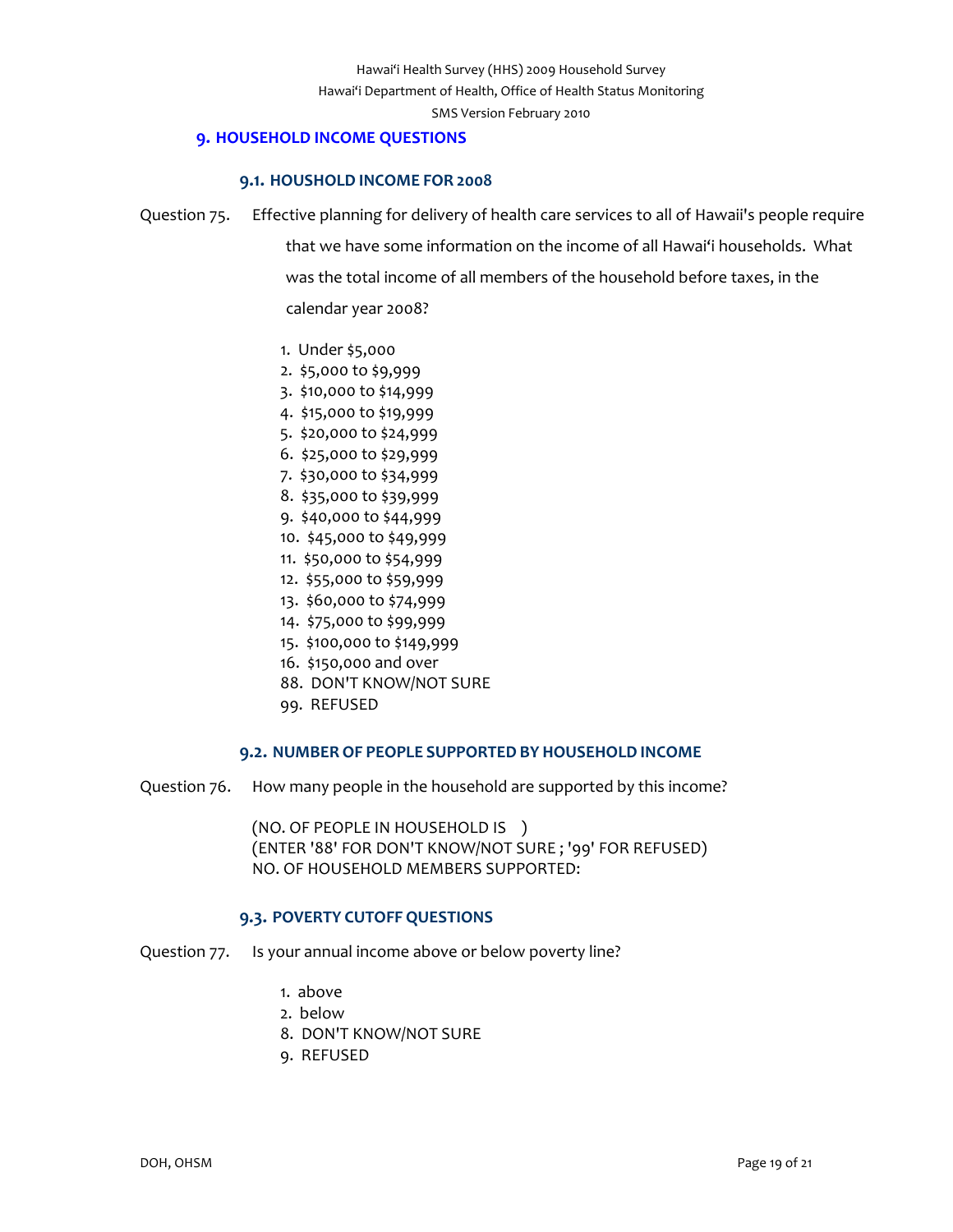## **10. MILITARY SERVICE NUMBER**

<span id="page-19-0"></span>Question 78. Are you or any member of your household in the active military service, not including national guards, reserves and ROTC?

- 1. Yes
- 2. No
- 8. DON'T KNOW/NOT SURE
- 9. REFUSED
- Question 79. How many are in the active military service?

NO. OF HH MEMBERS ACTIVE IN MILITARY:

Question 80. How many are military dependents in this household?

NO. OF DEPENDENT HH MEMBERS:

#### **11. LENGTH LIVED IN HAWAI'I, WHERE BORN, MIGRATION QUESTIONS**

- <span id="page-19-1"></span>Question 81. How long have you lived in the State of Hawai'i?
	- 1. less than one
	- 2. 1 to 3 years
	- 3. more than 3 yrs to 5 years
	- 4. more than 5 to 10 years
	- 5. more than 10 yrs to 20 years
	- 6. more than 20 yrs but not lifetime
	- 7. lifetime
	- 8. DON'T KNOW/NOT SURE
	- 9. REFUSED

Question 82. Where were you born?

- 1. in Hawai'i (any island)
- 2. in another U.S. state
- 3. in a U.S. territory
- 4. in another country
- 8. DON'T KNOW/NOT SURE
- 9 REFUSED

Specify country**\_\_\_\_\_\_\_\_\_\_\_\_\_\_\_\_\_\_\_\_**